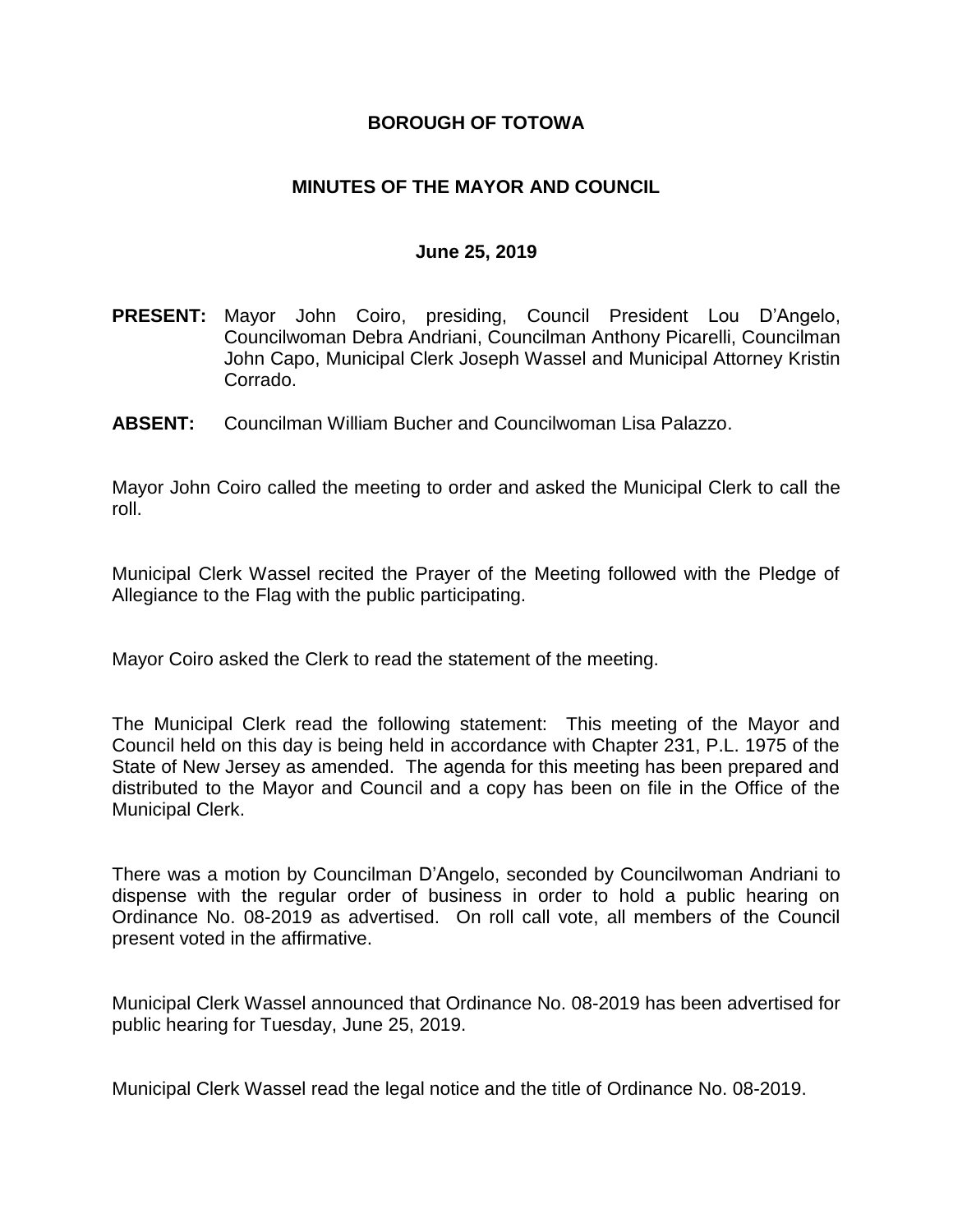There was a motion by Councilman D'Angelo, seconded by Councilwoman Andriani to open the public hearing. On roll call vote, all members of the Council present voted in the affirmative.

Mayor Coiro asked if any citizens wished to be heard on Ordinance No. 08-2019.

CITIZENS HEARD:

There were no citizens who wished to be heard.

There was a motion by Councilman D'Angelo, seconded by Councilwoman Andriani to close the public hearing. On roll call vote, all members of the Council present voted in the affirmative.

Municipal Clerk Wassel read Ordinance No. 08-2019 by title:

# **ORDINANCE NO. 08-2019**

### **AN ORDINANCE TO AMEND THE ORDINANCE FIXING THE ANNUAL SALARIES AND WAGES OF THE OFFICIALS, EMPLOYEES AND THE APPOINTEES OF THE BOROUGH OF TOTOWA, COUNTY OF PASSAIC, STATE OF NEW JERSEY**

There was a motion by Councilman D'Angelo, seconded by Councilwoman Andriani to adopt Ordinance No. 08-2019 on second and final reading. On roll call vote, all members of the Council present voted in the affirmative.

There was a motion by Councilman D'Angelo, seconded by Councilwoman Andriani to revert to the regular order of business. On roll call vote, all members of the Council present voted in the affirmative.

Mayor Coiro asked if any members of the Council, the Municipal Clerk or the Municipal Attorney wished to address the Council.

Councilwoman Andriani: 1) Said that the summer camp program started on Monday with over 250 campers.; 2) Announced that the Totowa Pool is open and we have a lot

Minutes 06/25/2019 **Page 2**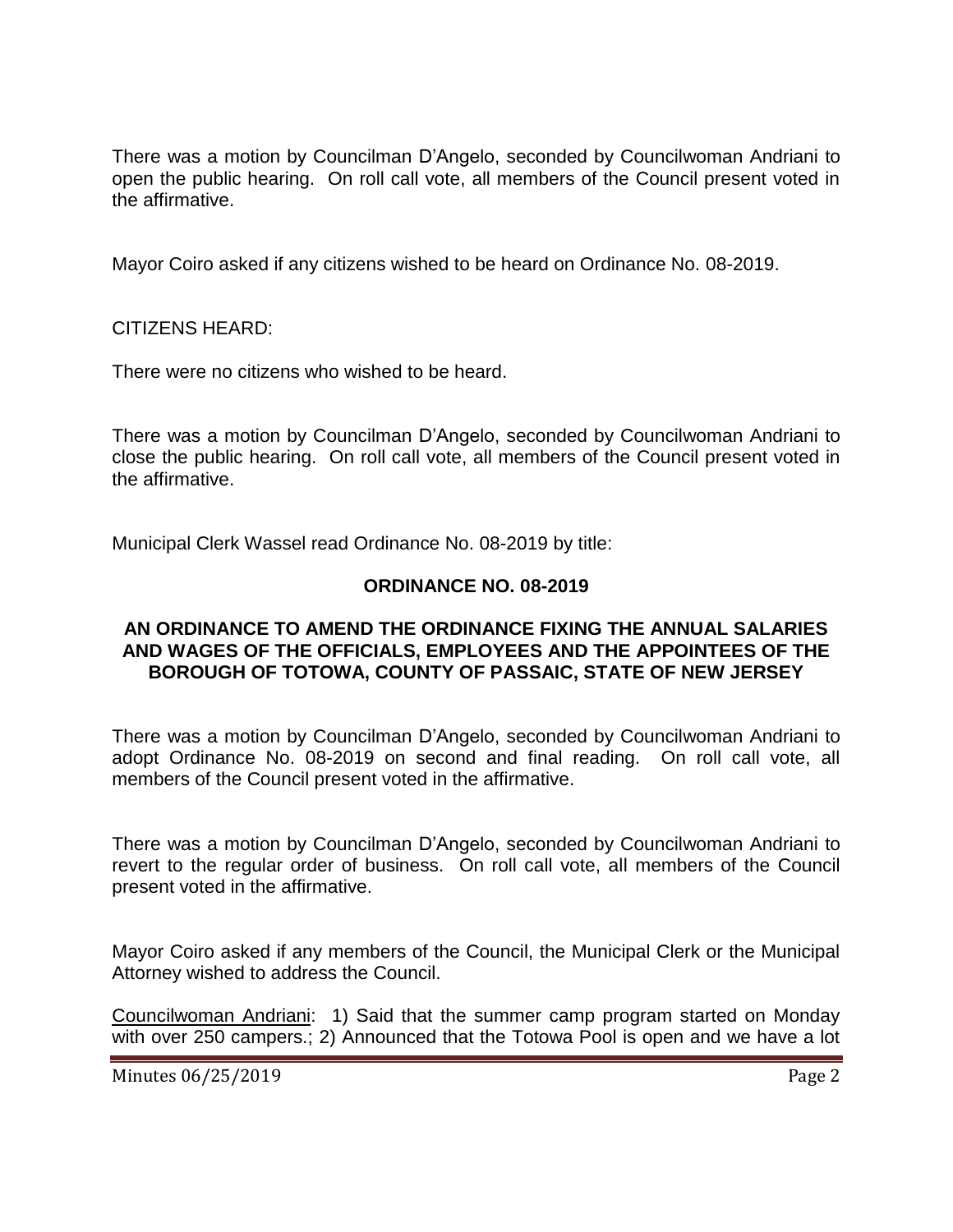of fun things planned.; 3) Mentioned that our Summer Concert Series starts tomorrow with The Jersey Sound.; 4) Wished a belated Happy Birthday to Senator Kristin Corrado.

## CITIZENS HEARD:

There were no citizens who wished to be heard.

There was a motion by Councilman D'Angelo, seconded by Councilwoman Andriani to approve the Minutes of the Mayor and Council for the meeting of June 11, 2019. On roll call vote, all members of the Council present voted in the affirmative.

## COMMITTEE ON FINANCE:

There was a motion by Councilman Picarelli, seconded by Councilman D'Angelo to approve Resolution No. 2019-14 for the payment of bills. On roll call vote, all members of the Council present voted in the affirmative.

COMMITTEE ON PUBLIC SAFETY:

There was a motion by Councilman D'Angelo, seconded by Councilman Capo to adopt the following Resolution Authorizing The Borough Of Totowa Towing List For The 2019/2020 License Term. On roll call vote, all members of the Council present voted in the affirmative.

### RESOLUTION NO. 77-2019

### RESOLUTION AUTHORIZING THE BOROUGH OF TOTOWA TOWING LIST FOR 2019/2020 LICENSE TERM

WHEREAS, the Mayor and Council of the Borough of Totowa desire to establish a list of towing services to be used by the Borough of Totowa Police Department for the removal, towing and storing of motor vehicles and to set rates and charges for the same; and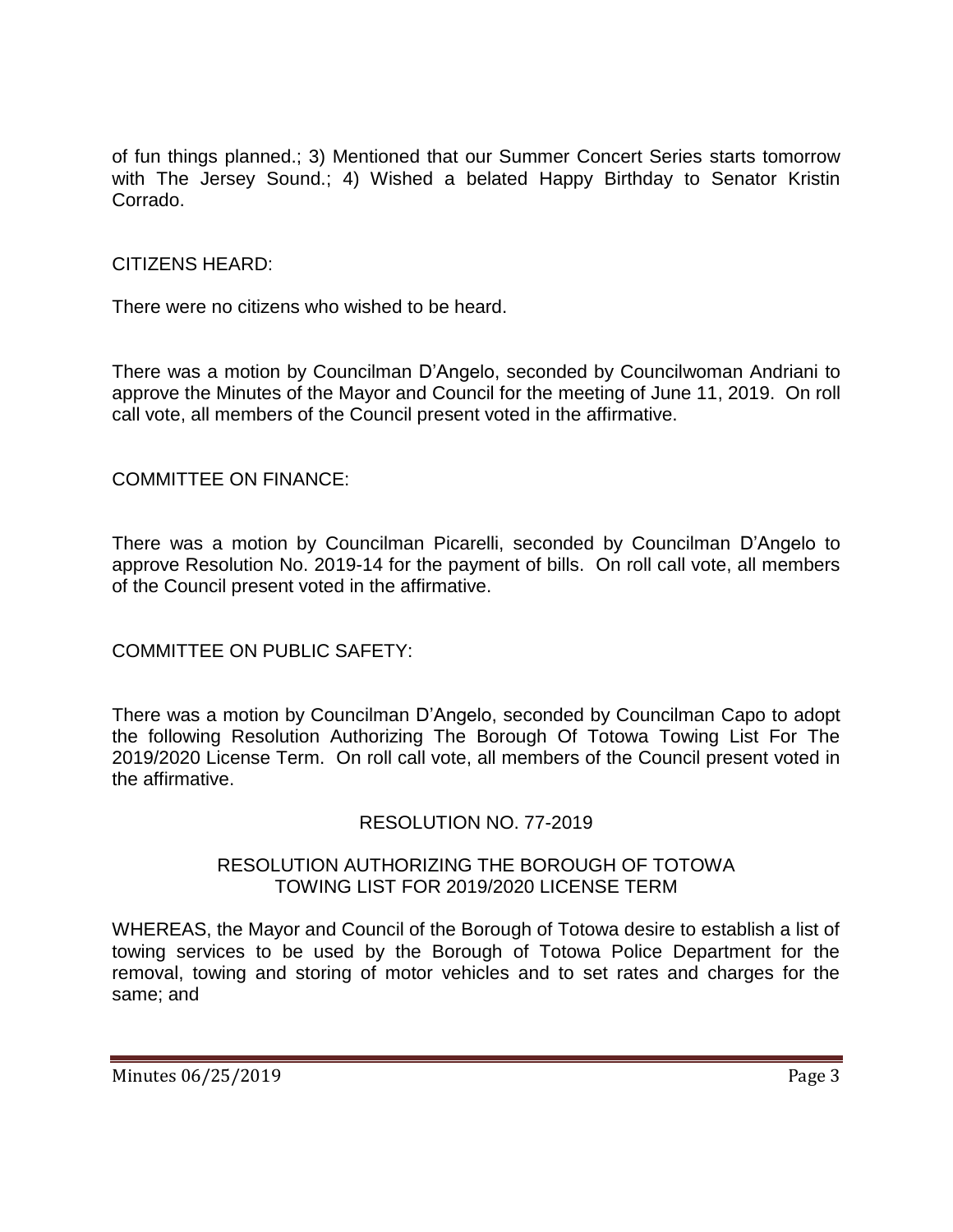WHEREAS, by Ordinance No. 5-2015 adopted February 24, 2015, the Mayor and Council of the Borough of Totowa established the minimum requirements for a towing contractor to provide services including the removal, impoundment and storage of vehicles; and

WHEREAS, a towing list shall be kept with the Borough of Totowa Police Chief; and

WHEREAS, all towing services placed on the towing list shall be available to respond to a call in accordance with a towing rotation schedule of on-call status established by the Borough of Totowa Police Chief; and

WHEREAS, when the need arises, the Borough of Totowa Police Department will call the towing service on the top of the list, which is on-call with the towing rotation schedule. The towing service called shall be placed on the bottom of the towing list and not called again until all other towing services have been called; and

WHEREAS, all towing services shall respond to a call in any part of the Borough within fifteen (15) minutes of a call. If a towing service does not respond within fifteen (15) minutes of a call, the towing service next on the list shall be called and entitled to provide services as needed; and

WHEREAS, all towing services shall be performed in a safe manner and shall be responsible for ensuring the proper and safe storage of all motor vehicles towed; and

WHEREAS, the Borough of Totowa Police Chief has recommended that the following towing services be placed on the towing list for the Borough of Totowa:

- 1. Frank Leah Towing Service, Inc. 6 Wilson Avenue Totowa, New Jersey 07512
- 2. Kelkate Enterprises, Inc. 210 21<sup>st</sup> Avenue Paterson, New Jersey 07501
- 3. Totowa Tire Service, Inc. 589 Union Boulevard Totowa, New Jersey 07512
- 4. North Jersey Towing & Recovery, Inc. 84 Union Boulevard Totowa, New Jersey 07512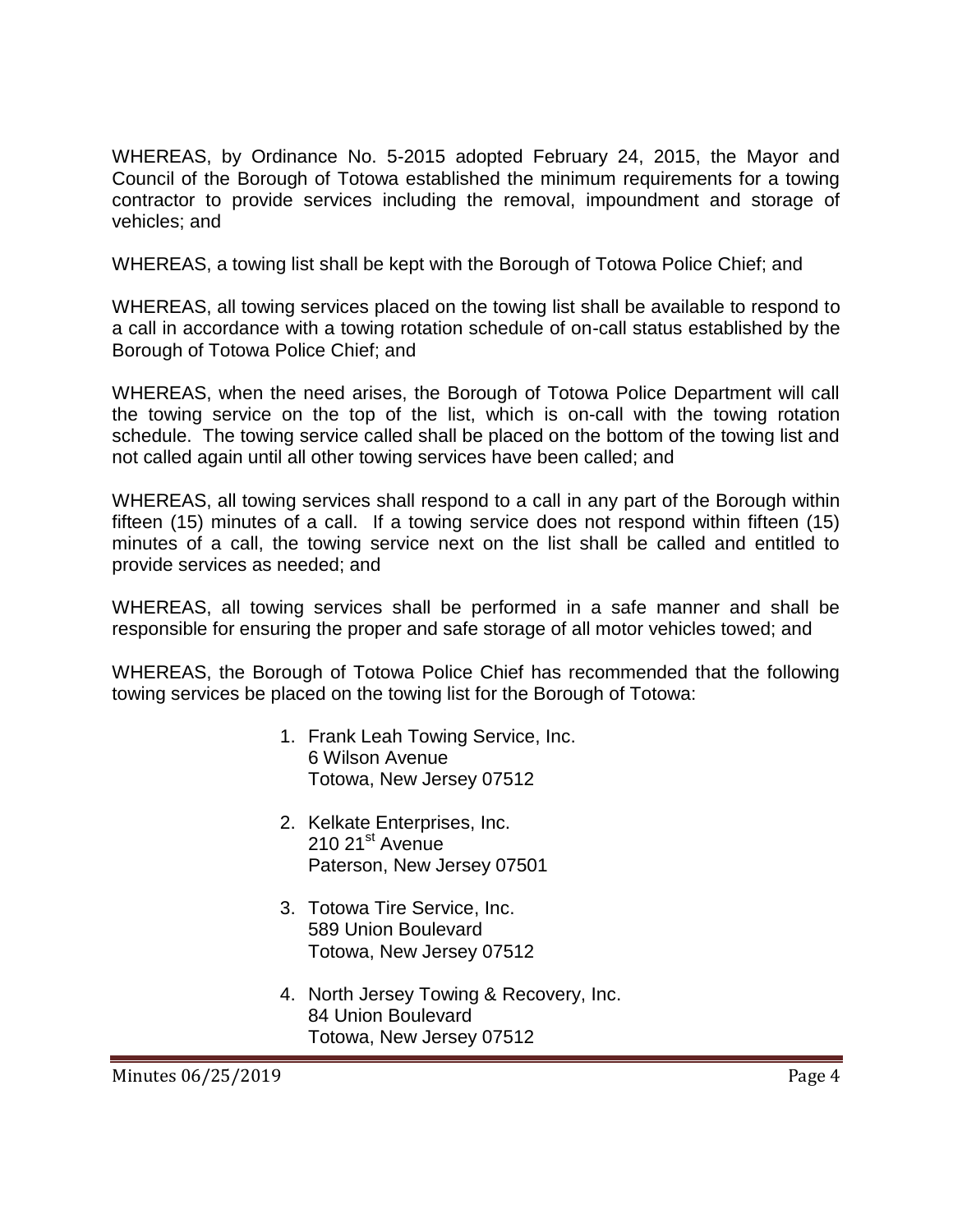- 5. J&M Towing 116 Dorsa Avenue Wayne, New Jersey 07424
- 6. Pohlman's Gulf LLC 160 Union Boulevard Totowa, New Jersey 07512

WHEREAS, these towing services have the appropriate vehicles, related equipment and storage facilities and maintain the required licenses and insurance to perform these necessary services for the Borough of Totowa; and

WHEREAS, the towing list shall be in use for a period of one (1) year effective July 1<sup>st</sup> of each year and expire on June 30<sup>th</sup> of the following year.

NOW, THEREFORE, BE IT RESOLVED, that the Mayor and Council of the Borough of Totowa do hereby establish a towing list of the above companies to be used by the Borough of Totowa Police Department for the towing and storage of vehicles.

There was a motion by Councilman D'Angelo, seconded by Councilman Capo to approve Junior Firefighter Application for Kyle Joseph McCarthy for Fire Rescue Company No. 4. On roll call vote, all members of the Council present voted in the affirmative.

There was a motion by Councilman D'Angelo, seconded by Councilman Capo to approve Junior Firefighter Application for Nicholas Anthony DeNunzio for Fire Rescue Company No. 4. On roll call vote, all members of the Council present voted in the affirmative.

COMMITTEE ON PUBLIC WORKS:

There was a motion by Councilman Picarelli, seconded by Councilman D'Angelo to approve Change Order No. 1 for a net decrease of \$7,685.74 and Payment Estimate No. 2 (Final) in the amount of \$19,544.77 to Cifelli & Son General Contracting, Inc. for the Hobart Place and Gordon Avenue Improvements. On roll call vote, all members of the Council present voted in the affirmative.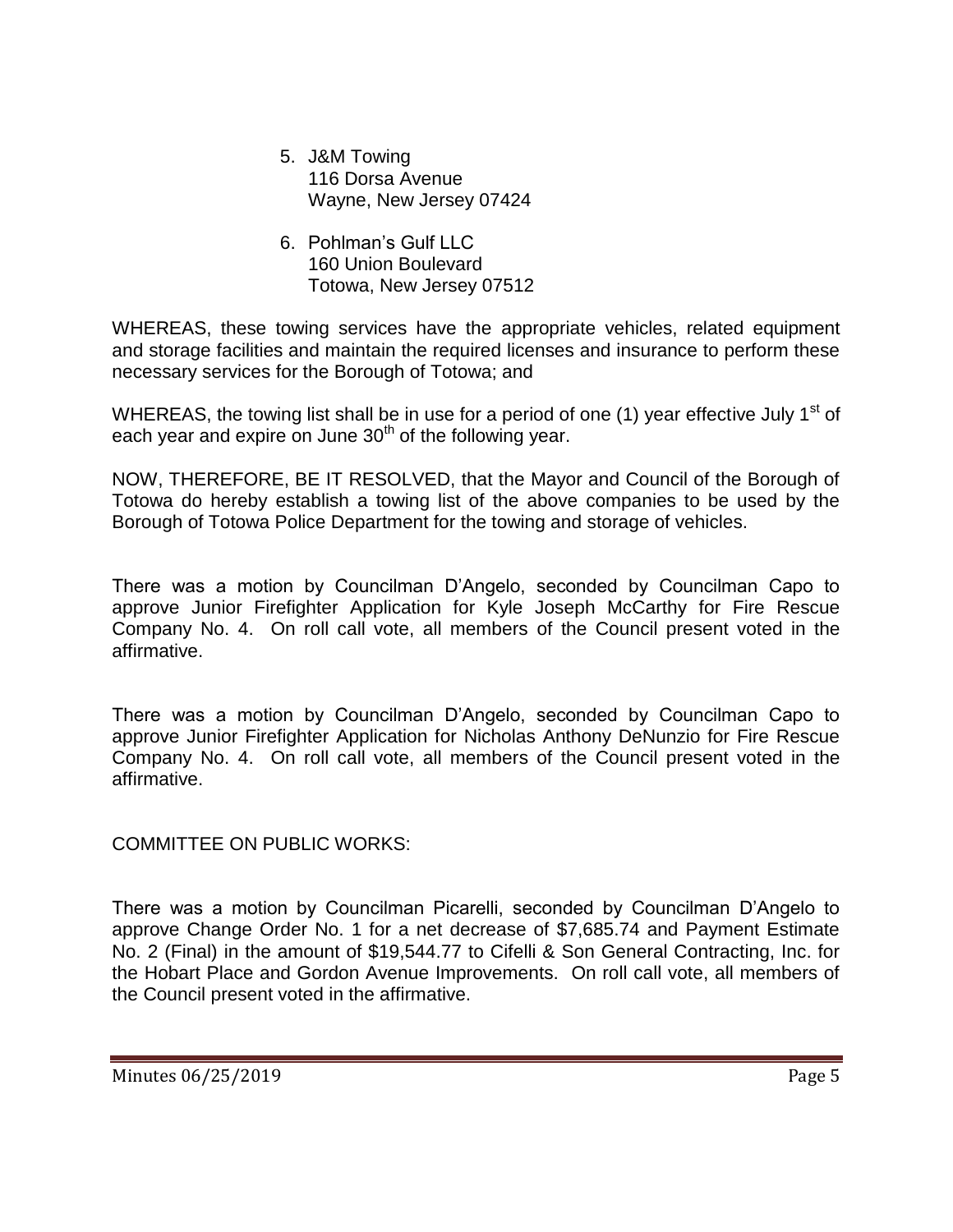There was a motion by Councilman Picarelli, seconded by Councilman D'Angelo to approve Payment Estimate No. 1 in the amount of \$211,203.72 to John Garcia Construction Co., Inc. for the Furler Street Improvements. On roll call vote, all members of the Council present voted in the affirmative.

# COMMITTEE ON ENGINEERING & PUBLIC PROPERTY:

A retirement letter was received from Sewer Superintendent Ernest J. Paese, effective July 1, 2019. There was a motion by Councilman Capo, seconded by Councilwoman Andriani to accept his retirement. On roll call vote, all members of the Council present voted in the affirmative.

There was a motion by Councilman Capo, seconded by Councilwoman Andriani to adopt the following resolution authorizing the Mayor to execute NJDEP Form TWA-1 and to sign the Statements of Consent – NJDEP Form WQM-003 for NJDC Urban Renewal, LLC. On roll call vote, all members of the Council present voted in the affirmative.

# RESOLUTION NO. 78-2019

WHEREAS, NJDC Urban Renewal, LLC, Minnisink Road, Totowa, New Jersey 07512, has applied for approval for the construction of an 8" sanitary sewer main extension along Vreeland Avenue to service a proposed Medical Office, Assisted Living Facility, Data Center and existing Police Headquarters; and

WHEREAS, the Borough Engineer has reviewed the proposed sanitary sewer and finds same acceptable; and

WHEREAS, the New Jersey Department of Environmental Protection (NJDEP) requires that the Applicant for any future municipality owned improvements be the Borough of Totowa.

NOW, THEREFORE, BE IT RESOLVED, by the Mayor and Council of the Borough of Totowa, that the Mayor of the Borough of Totowa be and is hereby authorized to execute NJDEP Form TWA-1.

BE IT FURTHER RESOLVED, that the Mayor is hereby authorized to sign the Statements of Consent – NJDEP Form WQM-003 on behalf of the Borough of Totowa.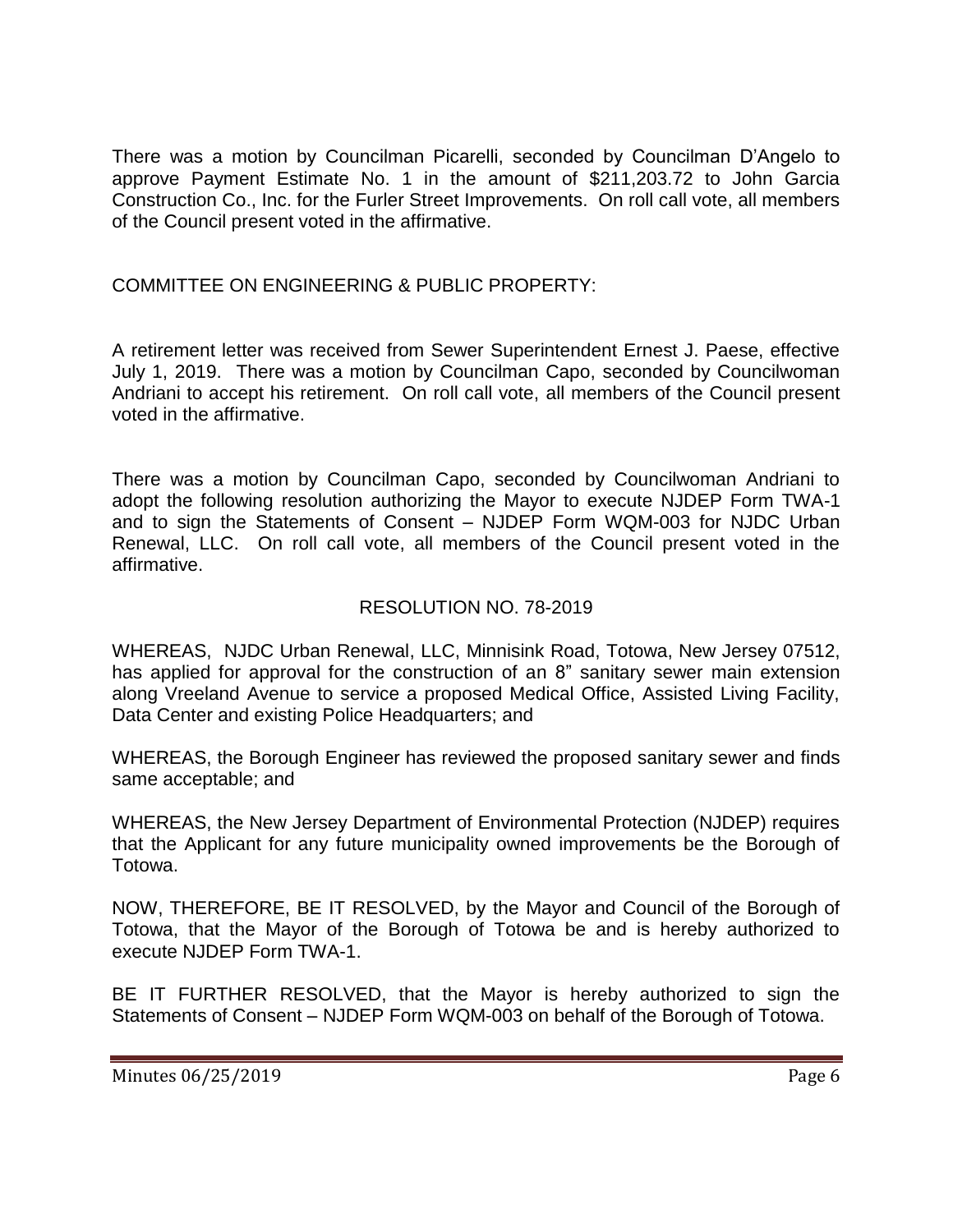# COMMITTEE ON LIAISON & INSPECTION:

There was a motion by Councilwoman Andriani, seconded by Councilman D'Angelo to adopt the following Resolution Authorizing The Issuance Of Non-Recourse Redevelopment Area Bond (Medical Office Building Project) Of The Borough Of Totowa, In The County Of Passaic, New Jersey In An Aggregate Principal Amount Of \$300,000. On roll call vote, all members of the Council present voted in the affirmative.

# RESOLUTION NO. 79-2019

#### RESOLUTION AUTHORIZING THE ISSUANCE OF NON-RECOURSE REDEVELOPMENT AREA BOND (MEDICAL OFFICE BUILDING PROJECT) OF THE BOROUGH OF TOTOWA, IN THE COUNTY OF PASSAIC, NEW JERSEY IN AN AGGREGATE PRINCIPAL AMOUNT OF \$300,000

WHEREAS, pursuant to the Local Redevelopment and Housing Law, *N.J.S.A.* 40A:12A-1 *et seq.* (the "Redevelopment Law" or the "Act"), and that certain redevelopment plan adopted on February 23, 2016 (as the same may be amended from time to time, the "Redevelopment Plan") by ordinance of the Council (the "Borough Council") of the Borough of Totowa, a public body corporate and politic of the State of New Jersey (the "Borough"), the Borough and NJDC Urban Renewal, LLC (the "NJDC") entered into that certain Redevelopment Agreement dated June 15, 2017, as amended by that certain First Amendment to Redevelopment Agreement, dated January 24, 2018, as further amended by that certain Second Amendment to Redevelopment Agreement, dated February 26, 2019 (as the same may be further amended from time to time, the "Redevelopment Agreement") with respect to a portion of the property identified as Block 154, Lot 19.03 on the Borough's tax map (the "Project Area") and designated by resolution of the Borough Council as an "area in need of redevelopment" in accordance with the Redevelopment Law; and

WHEREAS, pursuant to the Redevelopment Agreement, a building with approximately 125,000 square feet of medical office space (the "Project"), among other components, will be constructed within the Project Area; and

WHEREAS, on February 26, 2019, NJDC, the Borough and Totowa Med Urban Renewal, LLC (the "Entity"), an urban renewal entity qualified to do business under the provisions of the Long Term Tax Exemption Law, *N.J.S.A.* 40A:20-1 *et seq.* (the "Exemption Law"), entered into that certain Assignment and Assumption Agreement (Medical Office Building Component) to transfer redevelopment rights and obligations with respect to the Project to the Entity; and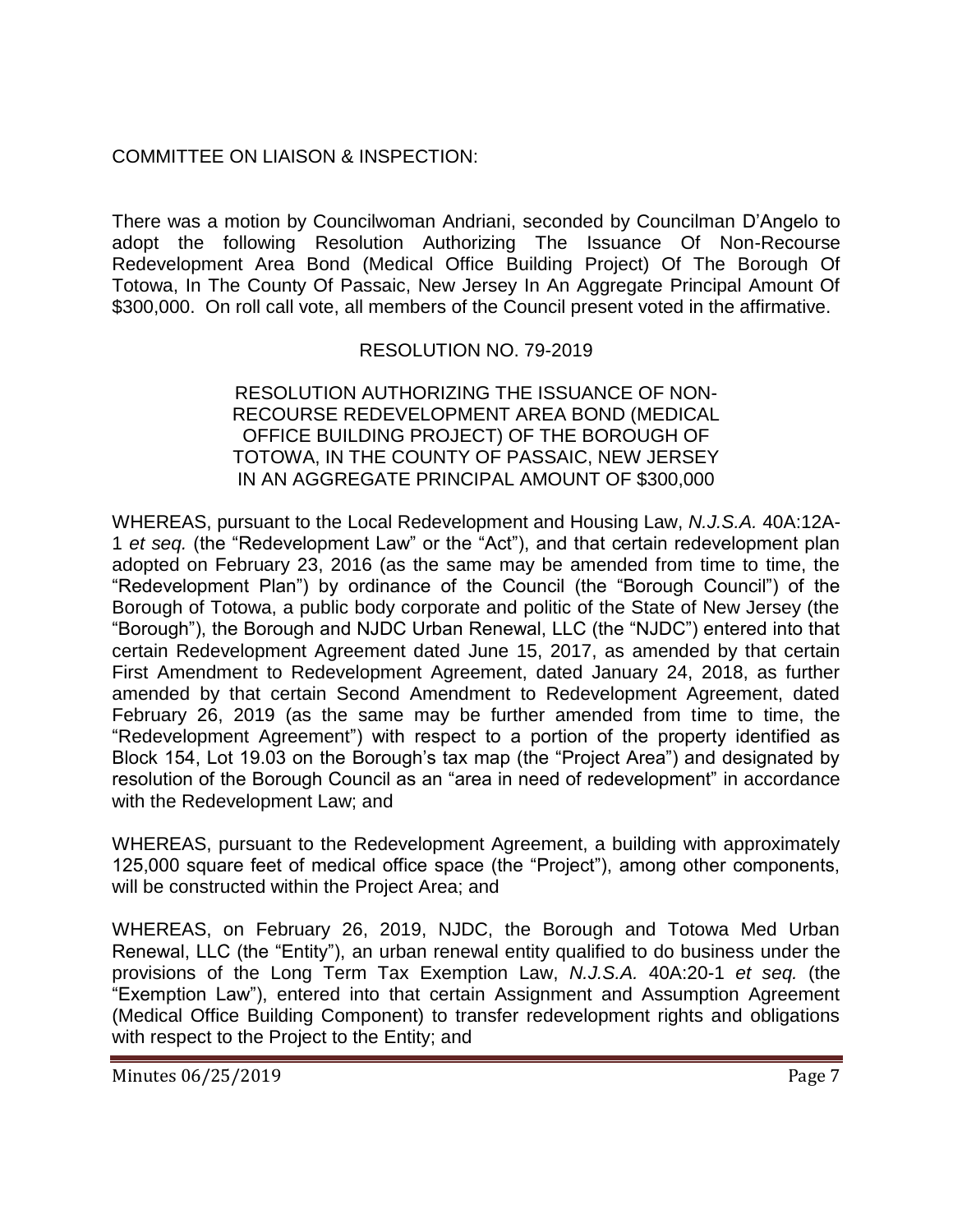WHEREAS, the provisions of the Exemption Law and such other statutes as may be sources of relevant authority, authorize the Borough to accept, in lieu of real property taxes, annual service charges paid by the Entity to the Borough as set forth in such laws (the "Annual Service Charge"); and

WHEREAS, in accordance with the provisions of the Exemption Law, the Entity filed an application with the Borough seeking a tax exemption in connection with the Project; and

WHEREAS, the Borough and the Entity intend to enter into a financial agreement to memorialize the terms and conditions by which the Entity will pay the Annual Service Charge (the "Financial Agreement"); and

WHEREAS, pursuant to the Redevelopment Area Bond Financing Law, *N.J.S.A*. 40A:12A-64 *et seq*. (the "RAB Law"), a municipality may issue bonds to finance redevelopment projects pursuant to a redevelopment plan within an area in need of redevelopment, which bonds may be secured by an annual service charge; and

WHEREAS, pursuant to *N.J.S.A.* 40A:12A-29(a)(3) and *N.J.S.A.* 40A:12A-67(g), the Borough Council authorized by resolution the application to the Local Finance Board (the "Application") for the Borough's issuance of a \$300,000 Non-Recourse Redevelopment Area Bond in support of the Project; and

WHEREAS, on June 12, 2019, the Local Finance Board met, reviewed and approved the Application; and

WHEREAS, as an inducement to the Entity to construct the Project, and in furtherance of the purposes of the Act and the RAB Law, the Borough intends to issue a Non-Recourse Redevelopment Area Bond (Medical Office Building Project), in the principal amount of \$300,000, in one series (the "Bond"), which Bond shall be secured by a pledge of the Annual Service Charge; and

WHEREAS, the Bond is hereby authorized to be issued and executed and secured by a pledge of the Annual Service Charge for the payment of the principal of the Bond.

NOW, THEREFORE, BE IT RESOLVED BY THE MUNICIPAL COUNCIL OF THE BOROUGH OF TOTOWA, NEW JERSEY AS FOLLOWS:

Section 1. Determination to Issue. To accomplish the purposes and objectives of the Act and the RAB Law, the Borough hereby determines to finance a portion of the costs associated with the Project. To finance a portion of the Project, the Bond is hereby authorized to be issued in the principal amount of \$300,000. The net proceeds from the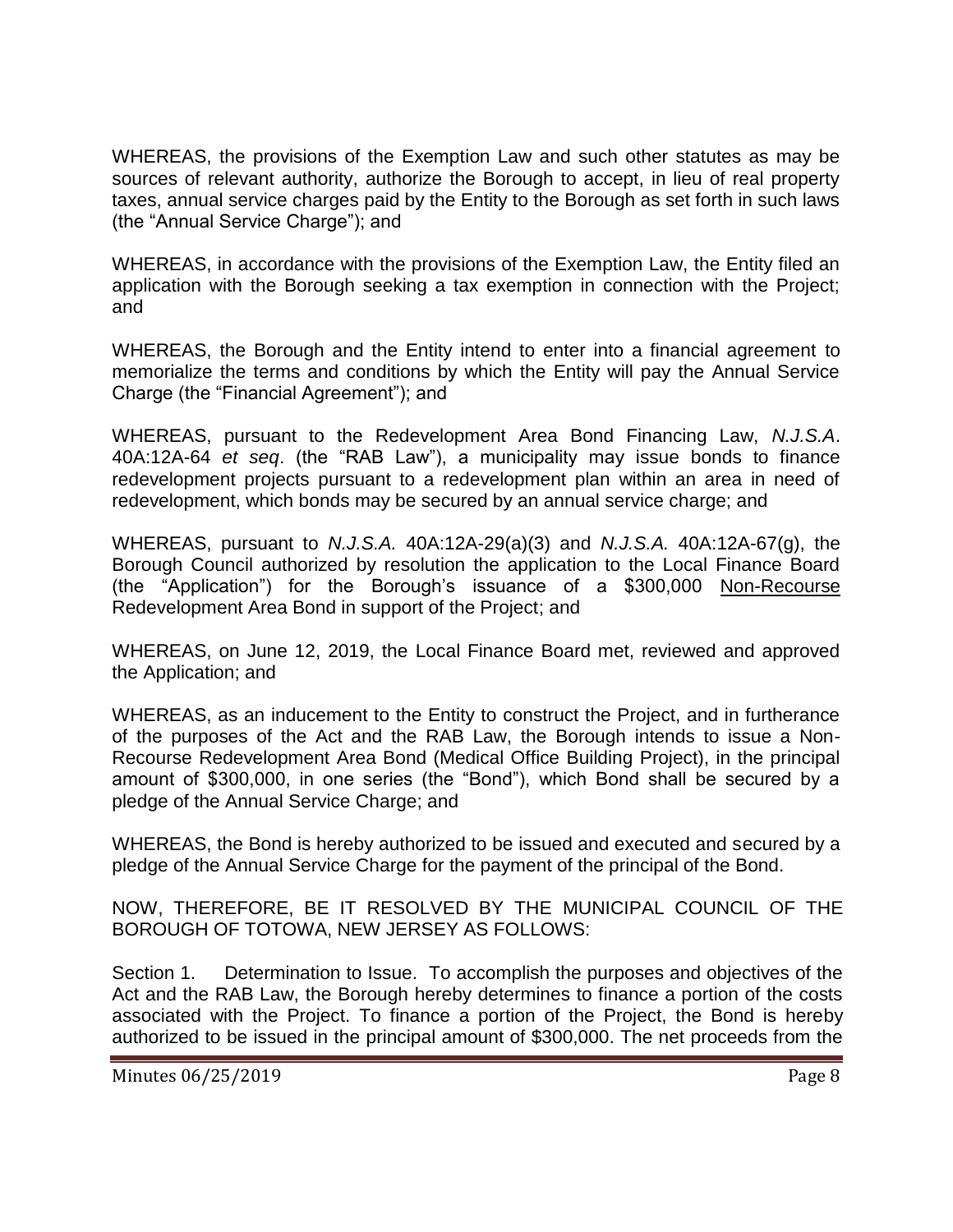sale of the Bond shall be paid to the Redeveloper for the Project after reserving \$150,000 to be used to fund certain costs to demolish an existing structure in the Project Area commonly known as "Buttermore House" and/or to construct a replacement structure to be used for public purposes within the area in need of redevelopment governed by the Redevelopment Plan. The Bond shall be issued in one series, shall be dated its date of delivery, shall not bear interest and shall be payable as to principal as set forth therein. The Bond shall be issued in the form, shall mature and shall have such other details and provisions as are set forth in the form of the Bond attached hereto as Exhibit A. The first principal payment on the Bond shall be on a date which is after the payment of four (4) quarterly Annual Service Charge payments.

Section 2. Bond Constitutes a Special, Limited Obligation. The Bond shall be a special, limited obligation of the Borough, payable solely out of the Annual Service Charge and all such Annual Service Charge is hereby irrevocably pledged to the payment of the Bond. The payment of the principal of the Bond shall be secured by the pledge of the Annual Service Charge and certain rights of the Borough as provided in the Financial Agreement. Neither the members of the Borough Council nor any person executing the Bond issued pursuant to this Resolution, the Act and the RAB Law shall be liable personally for the Bond by reason of the issuance thereof. The Bond shall not be in any way a debt or liability of the Borough other than to the limited extent set forth herein. NEITHER THE FULL FAITH AND CREDIT NOR TAXING POWER OF THE BOROUGH IS PLEDGED TO THE PAYMENT OF THE PRINCIPAL OF THE BOND.

Section 3. Authorization and Execution of Bond. (a) The Bond shall mature not more than 30 years from the date of its issuance and, in any event, not prior to the termination of the Financial Agreement, and shall be issued in an aggregate principal amount of \$300,000. The Bond shall not bear interest. A certificate evidencing the terms of the sale of the Bond to the purchaser (the "Purchaser") shall be executed by the Chief Financial Officer (the "Award Certificate").

(b) The Mayor, Borough Clerk and Chief Financial Officer (each an "Authorized Officer") are each hereby authorized to execute and deliver the Bond on behalf of the Borough. The Bond shall be executed by the Mayor, the Chief Financial Officer and the Borough Clerk and shall be issued in the form of one physical certificate registered in the name of the Purchaser.

Section 4. Delivery of the Bond. Following execution of the Bond, each Authorized Officer is hereby authorized to deliver the Bond to the Purchaser against receipt of the purchase price or unpaid balance thereof (the "Closing"). At the Closing, the Borough shall distribute the net proceeds from the sale and issuance of the Bond to the Redeveloper in order to pay costs associated with the Project.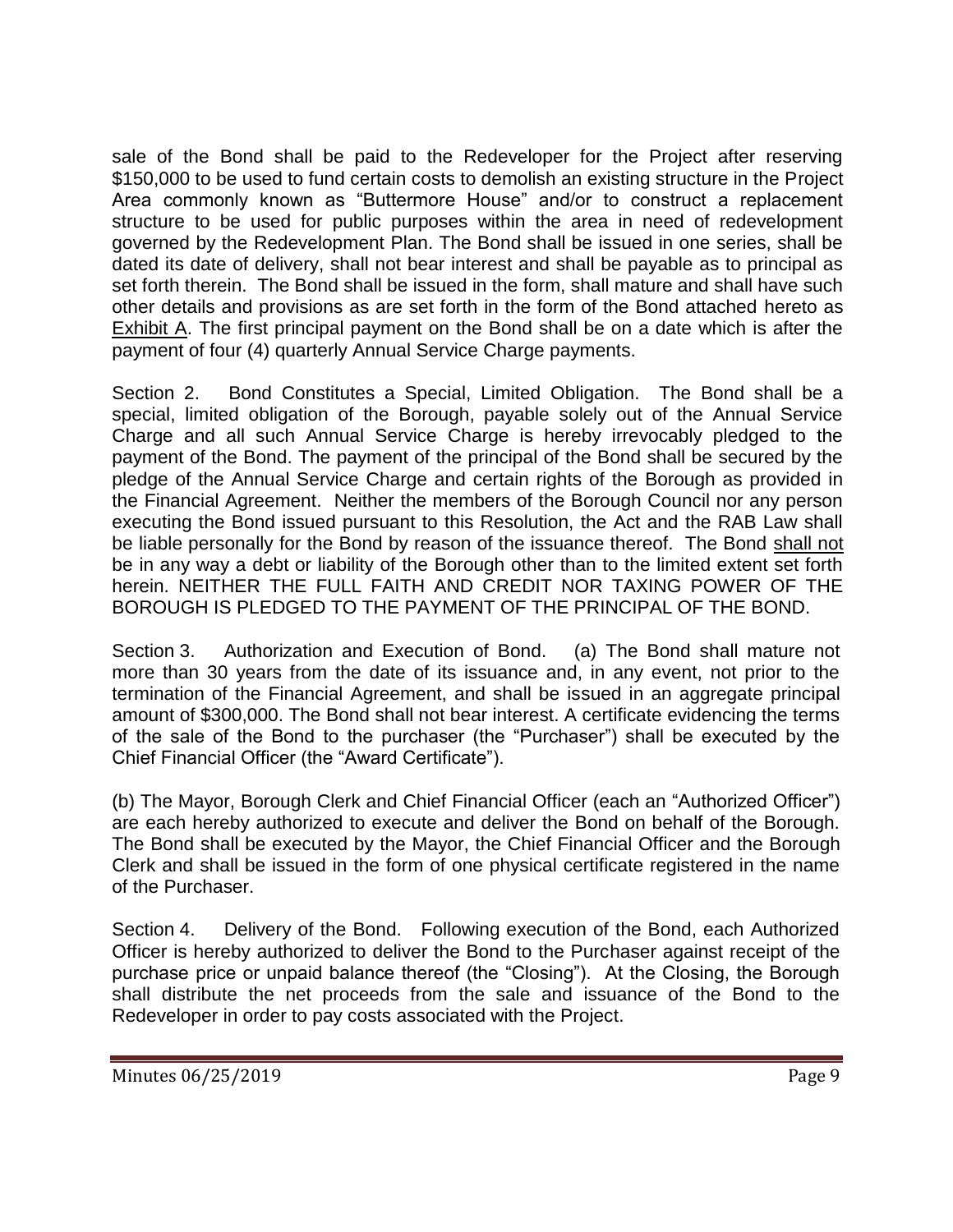Section 5. Conditions Precedent to Issuance of the Bonds. The obligations of the Borough and the Purchaser to consummate the transactions contemplated hereby are subject to (i) the execution and delivery of the Bond, the Financial Agreement, the Redevelopment Agreement and any instruments executed in connection herewith or therewith, and all amendments and modifications thereto, which shall be in full force and effect on and as of the date of issuance of the Bond and shall be in form and substance satisfactory to the Borough and the Purchaser and no default or event of default (however denominated) shall exist under any such documents and (ii) such financing statements, legal opinions, certificates and other documents as the Purchaser and bond counsel to the Borough may reasonably deem necessary to evidence compliance by the Borough and the Purchaser with the Bond, Financial Agreement and Redevelopment Agreement.

Section 6. Transfer of Bond. The Bond may only be transferred to (a) an affiliate of the Purchaser, (b) a trust or custodial arrangement established by the Purchaser or one of its affiliates, the owners of the beneficial interests in which are limited to qualified institutional buyers, as defined in Rule 144A promulgated under the Securities Act of 1933, as amended, or (c) to a Person that is a qualified institutional buyer and a commercial bank having capital and surplus of \$5,000,000,000 or more; each of which has executed and delivered to the Borough an Investor Letter in the form of Exhibit B attached hereto.

Section 7. Limitations of Liability of Borough. The Borough shall not incur any responsibility with respect to the Bond other than in connection with the duties or obligations explicitly set forth herein, in the Bond and in the Financial Agreement. No provision of this Resolution, the Bond, the Financial Agreement or any agreement, document, instrument or certificate executed, delivered or approved in connection with the issuance, sale, delivery or administration of the Bond shall require the Borough to expend or risk its own general funds, the obligations and liabilities of the Borough hereunder being payable solely from the Annual Service Charge.

In the event of any default by the Borough hereunder, the liability of the Borough to any person who shall be the registered owner of the Bond (the "Bondholder") shall be enforceable only against the Annual Service Charge that may be made available for such purposes under the RAB Law, and there shall be no other recourse for damages by the Bondholder against the Borough, its officers, members, agents and employees, or any of the property now or hereafter owned by it or them.

Section 8. Certain Actions of the Borough. The Borough covenants to take such action as the Bondholder shall reasonably request, in order that the Bondholder may realize the benefits of the right to receive the Annual Service Charge; such actions may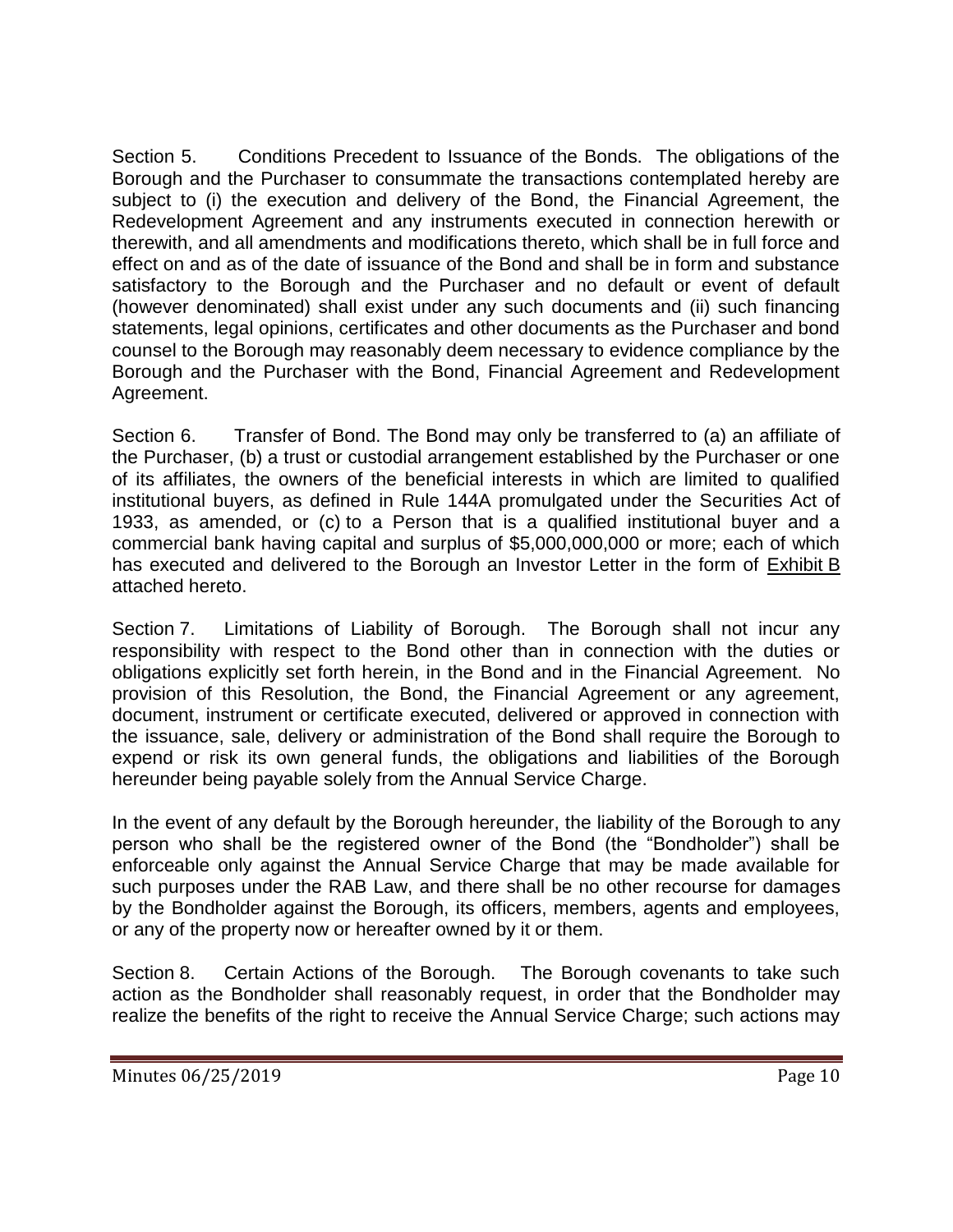include, but shall not be limited to, conducting an *in rem* tax foreclosure action in accordance with the provisions of *N.J.S.A.* 54:5-1 *et seq*.

Upon the happening and continuance of any Default as defined in the Financial Agreement, upon receipt of the written request of the Bondholder, the Borough shall proceed to protect and enforce its rights and the rights of the Bondholder under the laws of the State of New Jersey and the terms of the Financial Agreement, by such suits, actions or special proceedings in equity or at law, including, without limitation, directing the Borough to commence an *in rem* tax foreclosure pursuant to the Financial Agreement or mandamus, or by proceedings in the office of any board or office having jurisdiction, either for the specific performance of any covenant, condition or agreement contained in the Bond or the Financial Agreement or for the enforcement of any proper legal or equitable remedy. Only the Borough can undertake the sale of tax sale certificates, and in the same manner, and at the same time, as generally applicable for unpaid taxes due and owing to the Borough, subject to all applicable laws (including bankruptcy laws) necessary to realize the collection of the pledged Annual Service Charge remaining unpaid in accordance with the Financial Agreement.

If the Bondholder shall have proceeded to enforce the rights of the Bondholder under the Bond and the Financial Agreement and such proceedings shall have been discontinued or abandoned for any reason or shall have been determined adversely to the Bondholder, then the Bondholder shall be restored to its position and rights hereunder, and all rights, remedies and powers of the Bondholder shall continue as though no such proceedings had taken place.

Section 9. Incidental Action. Each Authorized Officer is hereby authorized to execute and deliver such other papers, instruments, certificates, opinions, affidavits and documents, and to take such other action as may be necessary or appropriate in order to carry out the purpose of this Resolution, including effectuating the execution and delivery of any closing certificates required in connection with the issuance of the Bond, and the issuance and sale of the Bond, all in accordance with the foregoing sections hereof.

Section 10. Independent Determination by Purchaser. The Bond authorized herein is being issued to the Purchaser with the understanding that it is being held for the Purchaser's own account and that the Purchaser has made its own independent investigation and judgment about the credit and security for the payment of such Bond. Any sale or assignment by the Purchaser of such Bond shall be on the same terms and conditions as set forth herein. The Borough will act as the paying agent for the Bond. Pursuant to the terms of the Financial Agreement, the Borough will collect the Annual Service Charge in quarterly installments on February 1, May 1, August 1 and November 1 and, on each date and upon receipt of each such quarterly installment, will deposit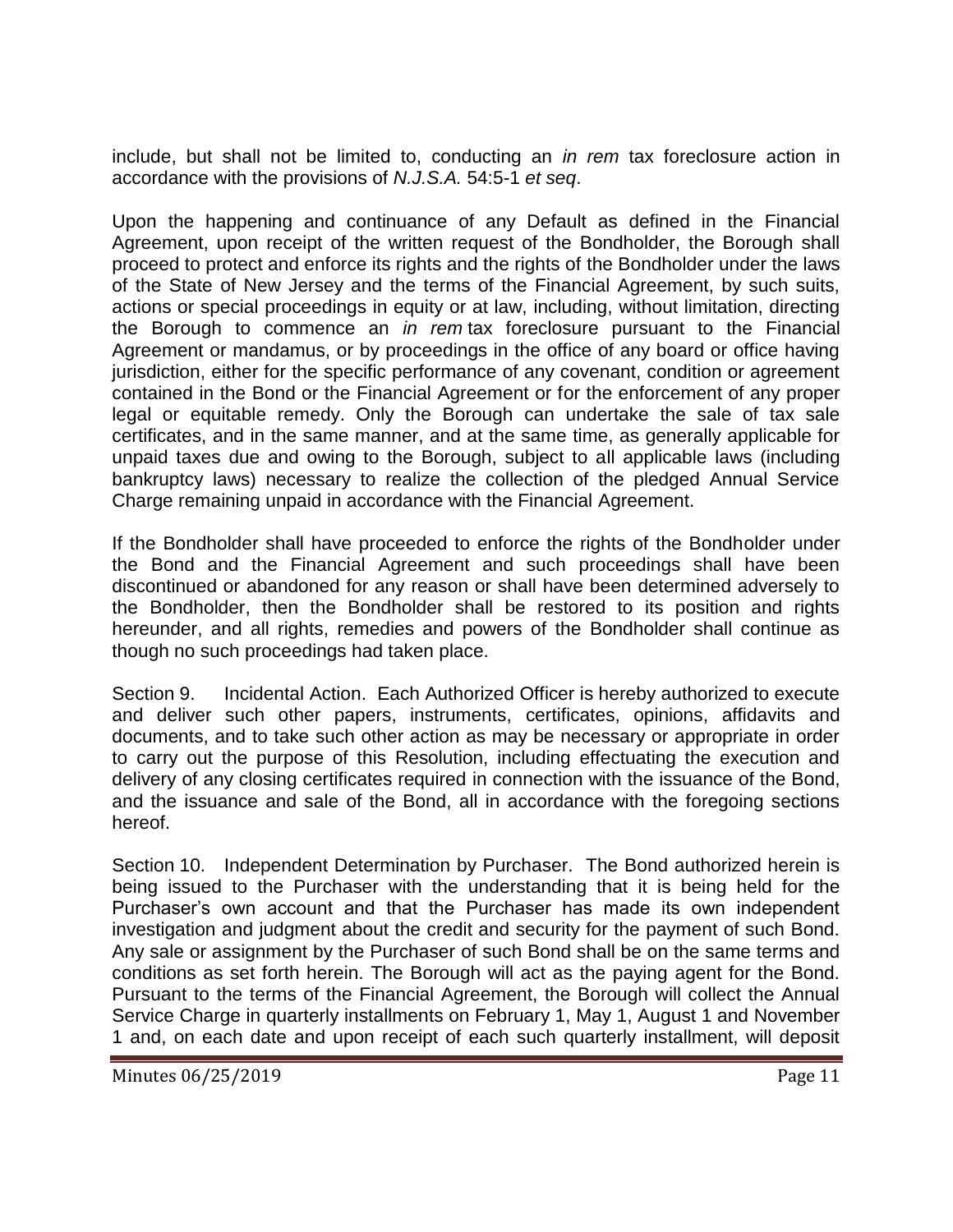one-fourth of the principal amount of the Bond due on the next succeeding principal payment date into a separate trust account for the benefit of the Purchaser or subsequent Bondholder, as the case may be. The Borough shall make payment to the Purchaser, or subsequent Bondholder, as the case may be, of the principal amount of the Bond due, out of the Annual Service Charge. In the event of a Default (as defined in the Financial Agreement) resulting from the failure of the Entity to pay the Annual Service Charge payment then due and owing, the Borough will determine the amount of the Annual Service Charge shortfall and shall deposit a pro rata amount of the quarterly Annual Service Charge into the trust account for the benefit of the Purchaser, or subsequent Bondholder, as the case may be; subject to payment of the County Share (as such term is defined in the Financial Agreement).

Section 11. Construction. If any one of more of the provisions of this Resolution or the Bond issued hereunder shall for any reason be held illegal or invalid, such illegality or invalidity shall not affect any other provision of this Resolution, and the Bond shall be construed and enforced as if such illegal or invalid provision had not been contained therein.

Section 12. Effective Date. This Resolution shall take effect immediately upon adoption.

There was a motion by Councilwoman Andriani, seconded by Councilman D'Angelo to adopt the following Resolution Authorizing A Contract To Digitize Construction Permits And Planning Applications. On roll call vote, all members of the Council present voted in the affirmative.

# RESOLUTION NO. 80-2019

## RESOLUTION AUTHORIZING A CONTRACT TO DIGITIZE CONSTRUCTION PERMITS AND PLANNING APPLICATIONS

WHEREAS, the Borough of Totowa Zoning Officer has recommended that the Building Department digitize their construction permits and planning applications; and

WHEREAS, the Mayor and Council of the Borough of Totowa have determined that there is a need for these documents to be digitized; and

WHEREAS, the Mayor and Council of the Borough of Totowa desire to authorize a contract to digitize the Building Department's construction permits and planning applications; and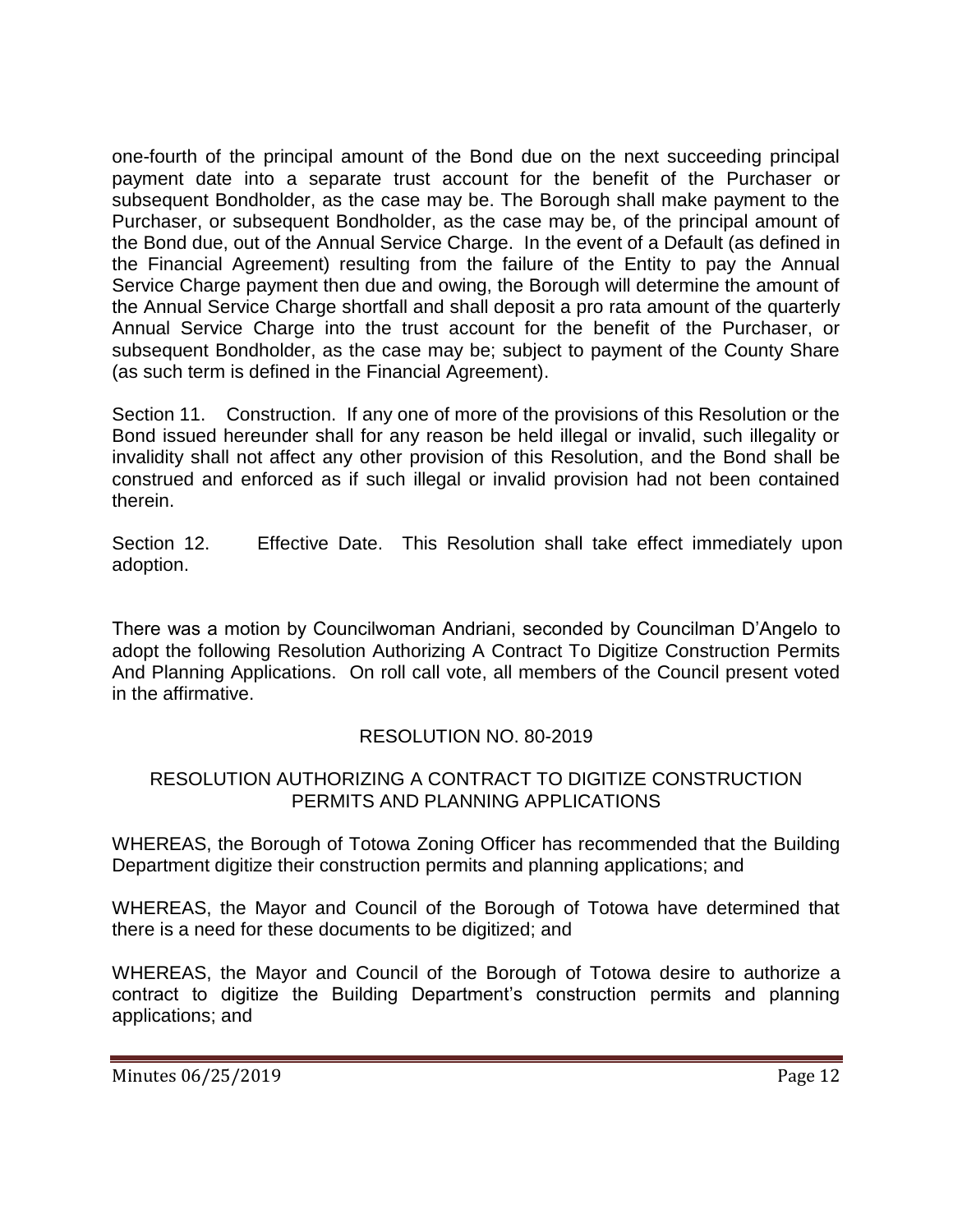WHEREAS, The Educational Services Commission of New Jersey ("ESCNJ Co-op") has awarded Contract No. ESCNJ 16/17-48 to Foveonics Documents Solutions ("Foveonics"), 99 Grayrock Road, Unit 103, Clinton, New Jersey 08809 for document management for record retention and disposal; and

WHEREAS, Foveonics has submitted a proposal dated December 27, 2018 for digital conversion, web-based document sync and offsite web-based record storage in the amount of \$99,557.00; a copy of which is on file in the office of the Borough of Totowa Municipal Clerk; and

WHEREAS, pursuant to the applicable New Jersey State laws, this contract may be authorized without public bidding.

NOW, THEREFORE, BE IT RESOLVED, that the Mayor and Council of the Borough of Totowa do hereby authorize the Borough of Totowa to enter into a contract with Foveonics Documents Solutions to digitize the Building Department's construction permits and planning applications in the amount of \$99,557.00.

BE IT FURTHER RESOLVED, that the Municipal Council of the Borough of Totowa do hereby authorize the Mayor and Municipal Clerk to execute any and all instruments relating thereto.

COMMITTEE ON LEGISLATION & ORDINANCES:

There was a motion by Councilman Picarelli, seconded by Councilwoman Andriani to introduce on first reading and advertise for public hearing the following entitled ordinance. On roll call vote, all members of the Council present voted in the affirmative.

# **ORDINANCE NO. 09-2019**

## **AN ORDINANCE TO AMEND THE CODE OF THE BOROUGH OF TOTOWA TO REPEAL CHAPTER 289 ENTITLED "PEDDLING AND SOLICITING"**

There was a motion by Councilman Picarelli, seconded by Councilwoman Andriani to introduce on first reading and advertise for public hearing the following entitled ordinance. On roll call vote, all members of the Council present voted in the affirmative.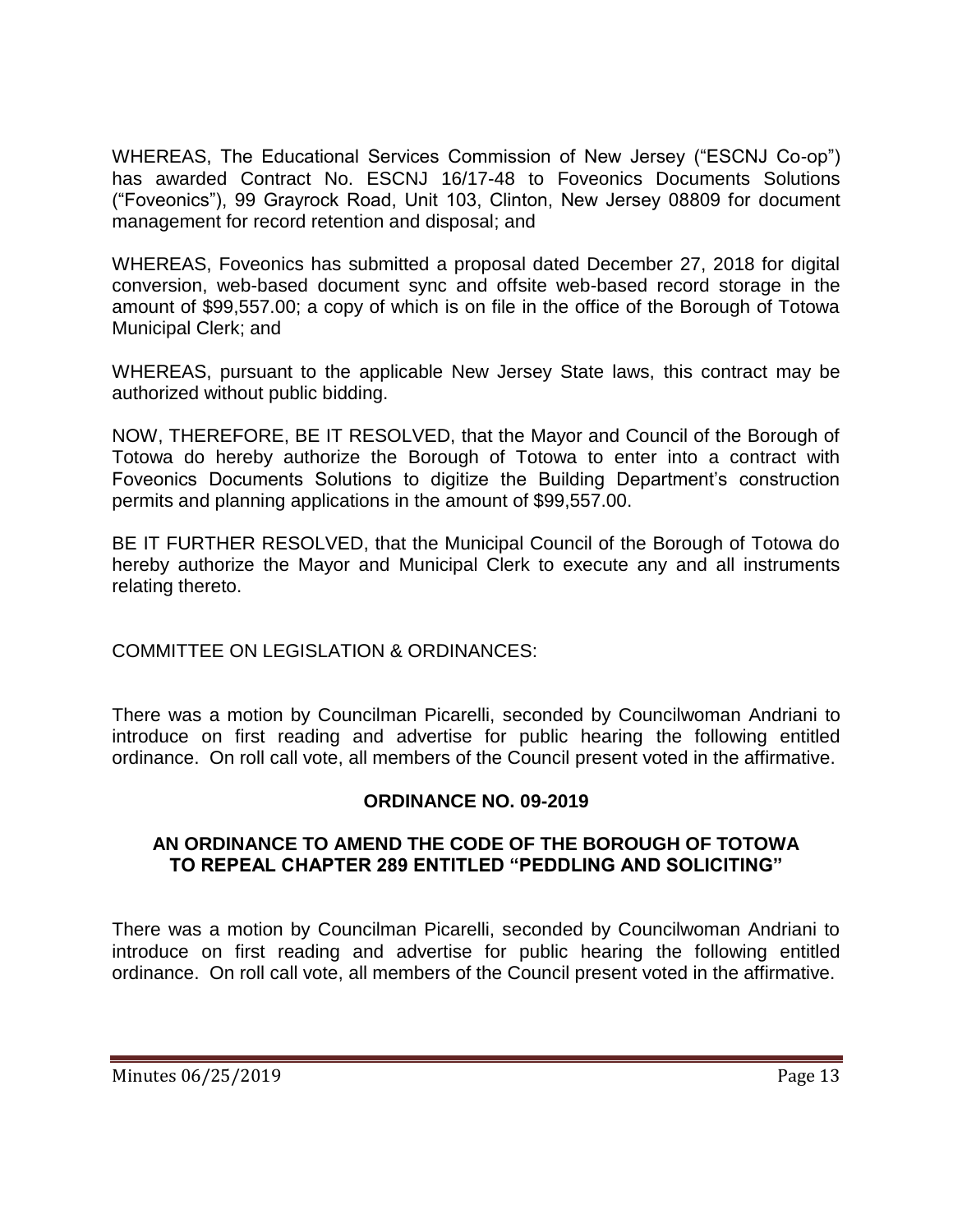### **ORDINANCE NO. 10-2019**

### **AN ORDINANCE TO AMEND THE CODE OF THE BOROUGH OF TOTOWA CHAPTER 415 ENTITLED "ZONING AND LAND USE", PART 4, "ZONING", ARTICLE XVI, "REGULATIONS APPLICABLE TO ALL DISTRICTS", SECTION 123, "CONFORMANCE REQUIRED"**

There was a motion by Councilman Picarelli, seconded by Councilwoman Andriani to adopt the following Resolution Authorizing The Renewal Of Division Of Alcoholic Beverage Control Liquor Licenses For The 2019 – 2020 License Term. On roll call vote, all members of the Council present voted in the affirmative.

#### RESOLUTION NO. 81-2019

### RESOLUTION AUTHORIZING THE RENEWAL OF DIVISION OF ALCOHOLIC BEVERAGE CONTROL LIQUOR LICENSES FOR THE 2019 – 2020 LICENSE TERM

WHEREAS, Division of Alcoholic Beverage Control (ABC) liquor licenses that have been issued by the Borough of Totowa during the 2018 – 2019 license term will expire on June  $30<sup>th</sup>$ ; and

WHEREAS, State and Municipal regulations require that ABC liquor licenses be renewed prior to July 1, 2019; and

WHEREAS, the Division of Alcoholic Beverage Control (ABC) has introduced POSSE ABC, an electronic web based licensing system; and

WHEREAS, licensees have filed their renewal applications online through POSSE ABC, have received their Alcoholic Beverage Retail Licensee Clearance Certificate and have paid their State and Municipal fees.

NOW, THEREFORE, BE IT RESOLVED, by the Mayor and Council of the Borough of Totowa that the Municipal Clerk be authorized to issue an ABC License to the following licensed premises for the 2019 – 2020 license term.

1612-33-001-010 Apple Food Service of Totowa, Inc. 1612-33-003-004 Anthony Murphy, Inc. 1612-33-004-007 Murphy's Steakhouse, LLC 1612-33-005-003 Bethwood Catering, LLC

Minutes 06/25/2019 **Page 14**